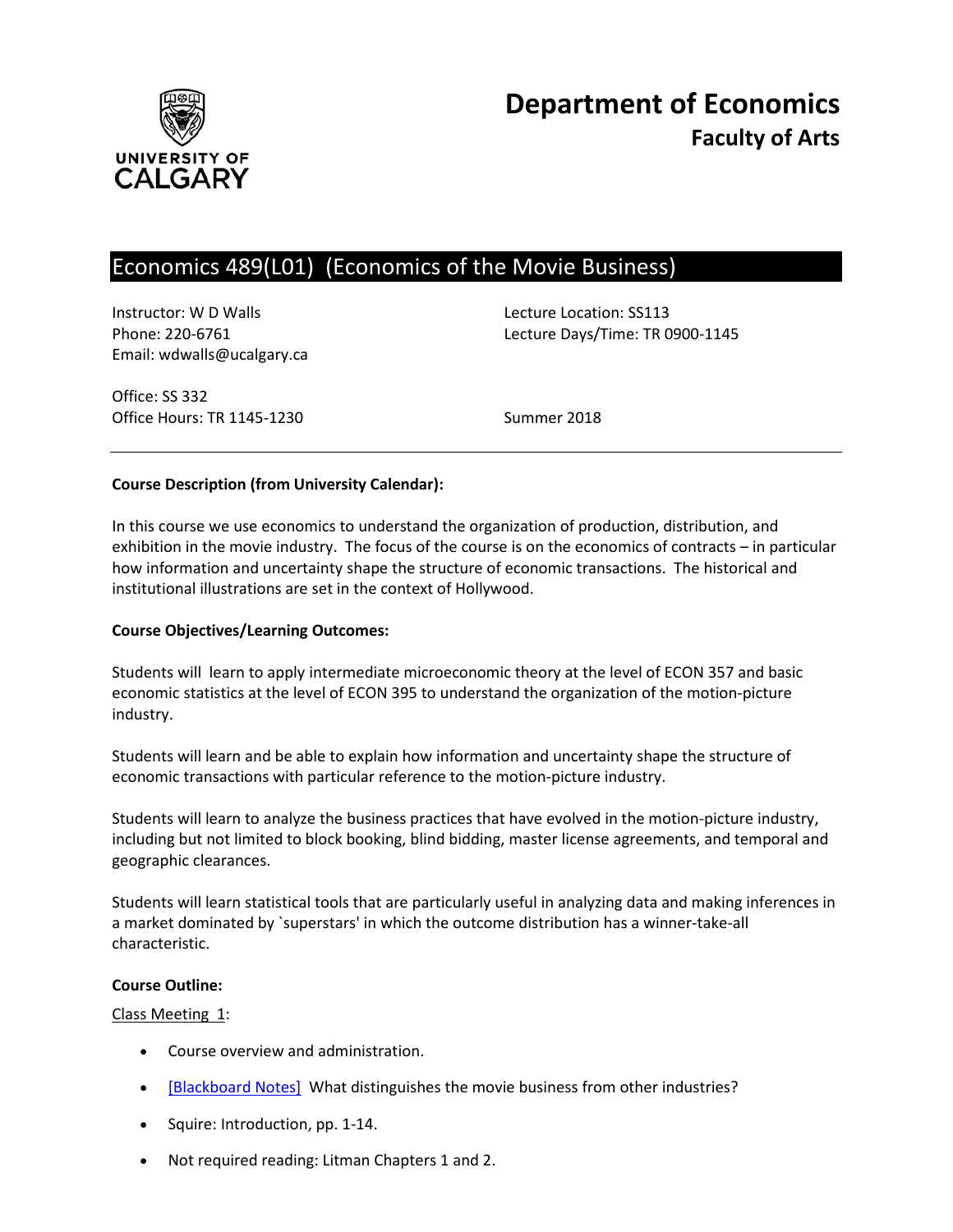### Class Meeting 2:

- [\[Blackboard Notes\]](http://pareto.ucalgary.ca/courses/econ489/notes-week2.pdf) Ralph Cassady Jr. "Monopoly in motion picture production and distribution: [1908-1915."](http://pareto.ucalgary.ca/courses/econ489/cassady.pdf) *Southern California Law Review*, vol 32, pp. 325-390, 1959. Reprinted in Kindem (1982), Chapter 3.
- Janet Staiger. "Dividing labor for production control: Thomas Ince and the rise of the studio [system."](http://pareto.ucalgary.ca/courses/econ489/staiger.pdf) *Cinema Journal*, 18(2): 16-25, 1979. Reprinted in Kindem (1982), Chapter 5.
- Gorham Kindem. ["Hollywood's movie star system: A historical overview,"](http://pareto.ucalgary.ca/courses/econ489/kindem.pdf) in Kindem, G. (ed.) *The American Movie Industry*. Southern Ill U Press, pages 79-93, 1982.
- Andy Hanssen. [Revenue Sharing in Movie Exhibition and the Coming of Sound.](http://pareto.ucalgary.ca/courses/econ489/hanssen_sound.pdf) Preprint of paper to appear in *Economic Inquiry*. [Not required]
- Moul, C. [Evidence of qualitative learning-by-doing from the advent of the 'talkie'.](http://pareto.ucalgary.ca/courses/econ489/moul-jie2001.pdf) *Journal of Industrial Economics*, 2001. [Not required.]

### Class Meeting 3:

- [\[Blackboard Notes\]](http://pareto.ucalgary.ca/courses/econ489/whitney-notes.pdf) Simon Whitney. ["Antitrust policies and the motion picture industry,"](http://pareto.ucalgary.ca/courses/econ489/whitney.pdf) in *Antitrust Policies: American Experience in Twenty Industries*. Twentieth Century Fund Inc., pp. 145-195, 1958. Reprinted in Kindem (1982), Chapter 10.
- [\[Blackboard Notes\]](http://pareto.ucalgary.ca/courses/econ489/paramount-notes.pdf) A. De Vany and Ross Eckert[, Motion Picture Antitrust: The Paramount Cases](http://pareto.ucalgary.ca/courses/econ489/Para1Full.pdf)  [Revisited](http://pareto.ucalgary.ca/courses/econ489/Para1Full.pdf) *Research in Law and Economics*, Vol. 14, (November 1991) 51--112.

#### Class Meeting 4:

- Review of history, evolution and organization of the industry and the major antitrust cases. A. De Vany and Hank McMillan, Block booking, vertical integration, and the studio system: [Were the Paramount antitrust decrees good for the movies?](http://pareto.ucalgary.ca/courses/econ489/Paramount2.pdf) *American Journal of Law and Economics*, 2004.
- [\[Blackboard Notes\]](http://pareto.ucalgary.ca/courses/econ489/jobs.pdf) The Creators: Squire: Chapters I.
- [\[Blackboard Notes\]](http://pareto.ucalgary.ca/courses/econ489/squire2.pdf) The Property: Squire: Chapters II.

# Class Meeting 5:

- The Money: Squire Chapters III.
- The Management: Squire Chapters IV.
- The Deal: Squire Chapters V.
- Blackboard notes handed out in class. May also be available here: *[Guide to Deal Structures](http://marshallinside.usc.edu/mweinstein/teaching/fbe552/552secure/notes/deal%20structures.pdf)* by [Mark Weinstein.](http://marshallinside.usc.edu/mweinstein/teaching/fbe552/552secure/notes/deal%20structures.pdf)

# Class Meeting 6:

• Squire Chapters IV. Mark Weinstein, [Profit sharing contracts in Hollywood: Evolution and](http://pareto.ucalgary.ca/courses/econ489/weinstein-jls-share.pdf)  [Analysis.](http://pareto.ucalgary.ca/courses/econ489/weinstein-jls-share.pdf) *Journal of Legal Studies*, vol 27, January 1998.

Here's a link to an actual contractual dispute: The story of [Art Buchwald v Paramount.](http://en.wikipedia.org/wiki/Buchwald_v._Paramount)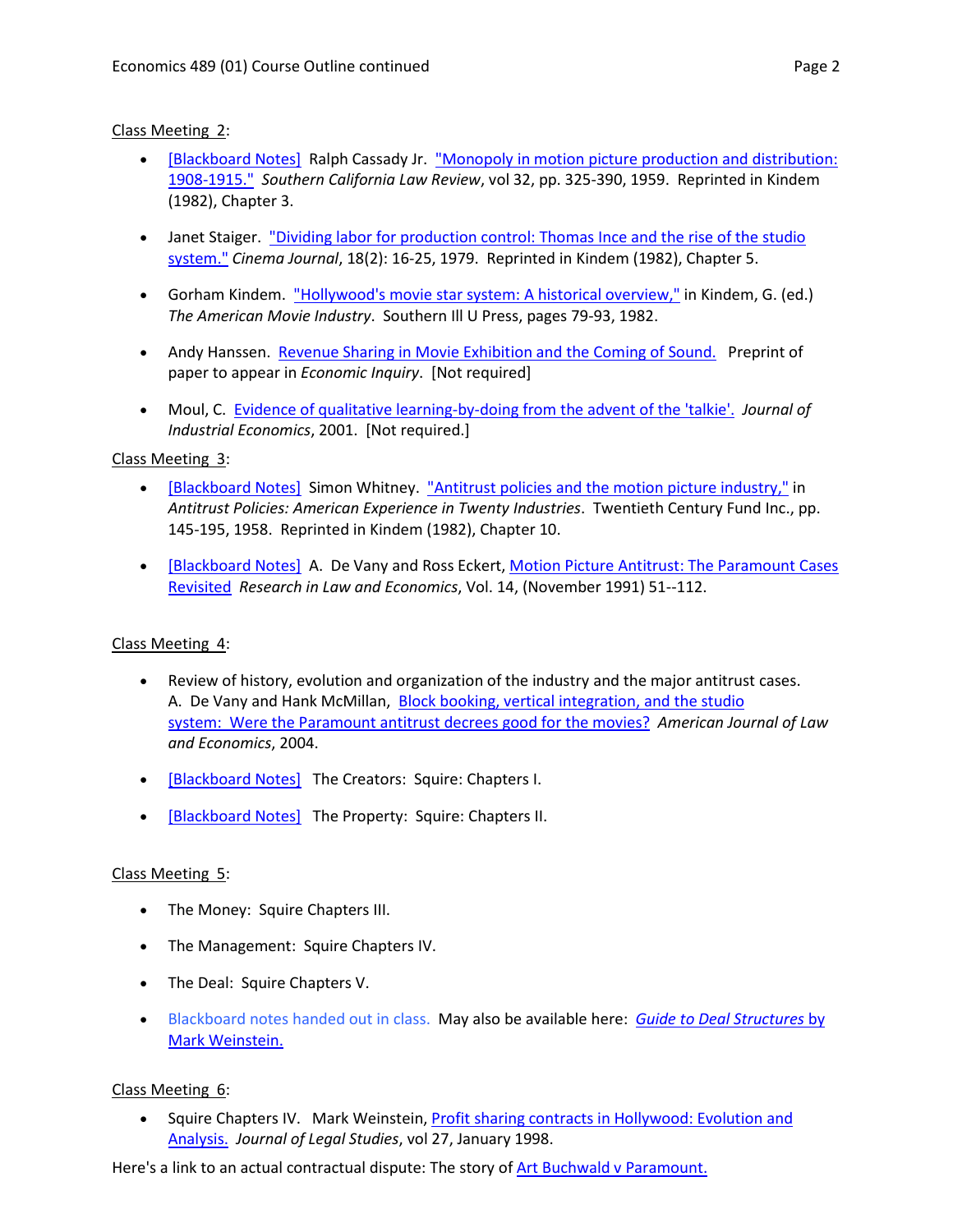- Production (The Shooting): Squire Chapters VI.
- Marketing (The Selling): Squire Chapters VII.
- Revenue Streams: Squire Chapters VIII
- Theatrical Distribution & Exhibition: Squire Chapters IX and X.
- [optional] Darren Filson et al., At the movies: Risk sharing and the economics of exhibition [contracts.](http://pareto.ucalgary.ca/courses/econ489/filson.pdf) Working paper, Claremont Graduate University (2001).

# Class Meeting 7:

- **Quiz #1**
- A. De Vany and W. D. Walls, *Uncertainty in the Movies: Does Star Power Reduce the Terror of* [the Box Office?,](http://pareto.ucalgary.ca/courses/econ489/DevanyWalls1999.pdf) *Journal of Cultural Economics*, Vol. 23, Number 4 (November 1999) 285-318.

### Class Meeting 8:

- A. De Vany and W. D. Walls[, Motion Picture Profit, the Stable Paretian Hypothesis, and the](http://pareto.ucalgary.ca/courses/econ489/DevanyWalls2004.pdf)  [Curse of the Superstar,](http://pareto.ucalgary.ca/courses/econ489/DevanyWalls2004.pdf) *Journal of Economic Dynamics and Control,* 2004. [\[Presentation Slides](http://pareto.ucalgary.ca/courses/econ489/stableslide.pdf)  [on Stable Paretian Paper\]](http://pareto.ucalgary.ca/courses/econ489/stableslide.pdf)
- Frank Rusco and W. D. Walls. Independent film finance, pre-production agreements, and the [distribution of film earnings.](http://pareto.ucalgary.ca/courses/econ489/filmfinance.pdf) In V. Ginsgurgh, editor, *Economics of the Arts and Culture*, Elsevier, Amsterdam, 2003. [\[Presentation Slides on Film Finance Paper\]](http://pareto.ucalgary.ca/courses/econ489/filmfinanceslide.pdf)

#### Class Meeting 9:

- Home Video & Consumer Products: Squire Chapters XI and XII.
- A. De Vany and Cassey Lee, Quality Signals in Information Cascades and the Distribution of [Motion Picture Box Office Revenues,](http://pareto.ucalgary.ca/courses/econ489/InfoCascadesinMovies.pdf) *Journal of Economic Dynamics and Control*, 25 (2001) 593-- 614. [\[version of paper with all Tables and Figures\]](http://pareto.ucalgary.ca/courses/econ489/devanylee.pdf)
- A. De Vany and W. D. Walls[, Bose-Einstein Dynamics and Adaptive Contracting in the Motion](http://pareto.ucalgary.ca/courses/econ489/DevanyWalls1996.pdf)  [Picture Industry](http://pareto.ucalgary.ca/courses/econ489/DevanyWalls1996.pdf) *The Economic Journal* (November 1996) 1493--1514. [\[Presentation Slides on](http://pareto.ucalgary.ca/courses/econ489/beslides.pdf)  [Bose-Einstein Paper\]](http://pareto.ucalgary.ca/courses/econ489/beslides.pdf)
- [optional] Klaus K. Kultti and Paavo A. Miettinen "Herding with Costly Observation". <http://www.bepress.com/bejte/vol7/iss1/art28>

#### Class Meeting 10:

- [optional] A. De Vany and W. D. Walls. [The Market for Motion Pictures: Rank, Revenue, and](http://pareto.ucalgary.ca/courses/econ489/DevanyWalls1997.pdf)  [Survival at the Box Office](http://pareto.ucalgary.ca/courses/econ489/DevanyWalls1997.pdf) *Economic Inquiry*. Vol. 25, Number 4, (October 1997) 783--797.
- [optional] Darrel Filson. [Dynamic common agency and investment: The economics of movie](http://pareto.ucalgary.ca/courses/econ489/filson-ei2005.pdf)  [distribution.](http://pareto.ucalgary.ca/courses/econ489/filson-ei2005.pdf) *Economic Inquiry*, October 2005.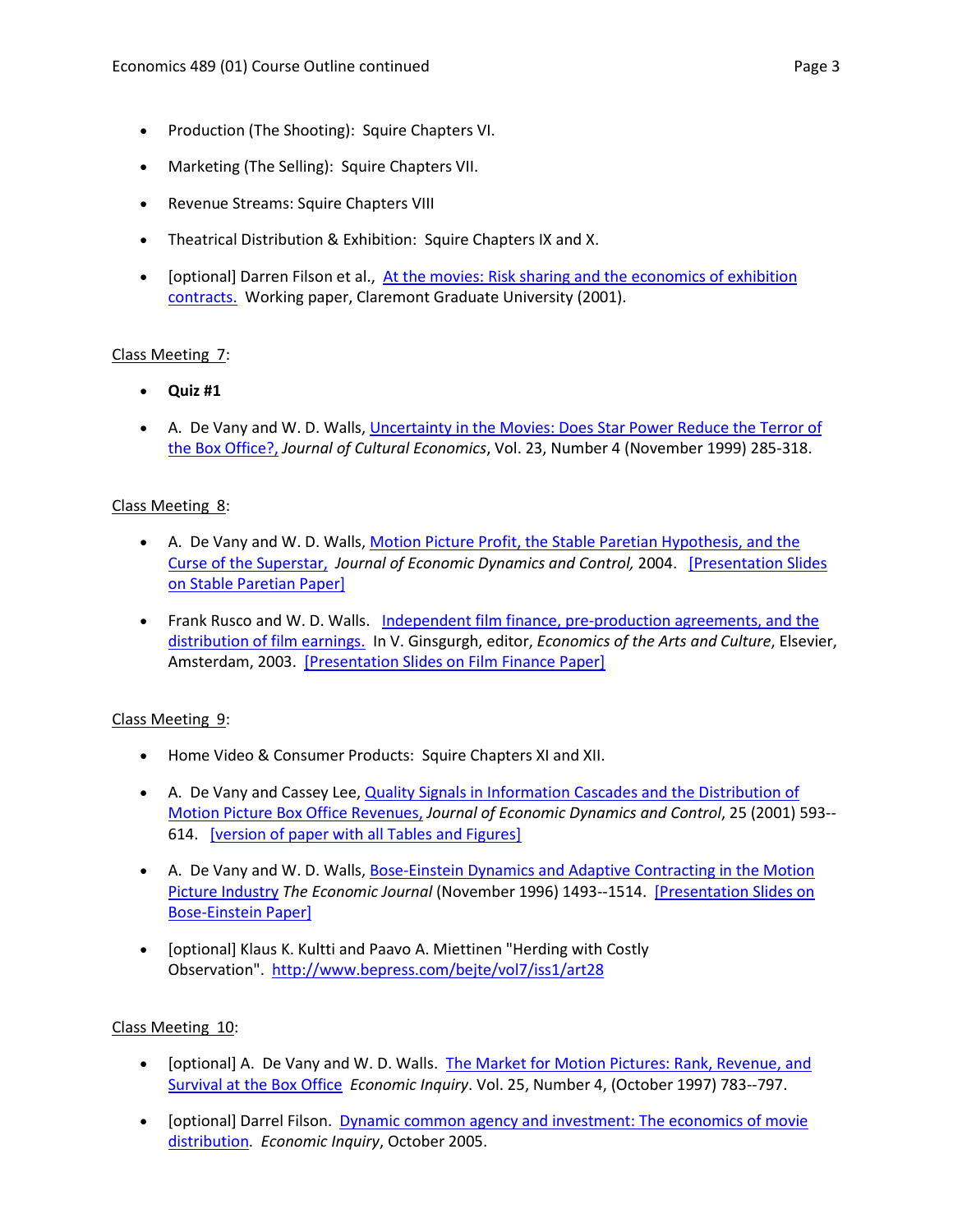- A. De Vany and W. D. Walls. [Does Hollywood Make Too Many R-rated Movies? Risk, Stochastic](http://pareto.ucalgary.ca/courses/econ489/DevanyWalls2002.pdf)  [Dominance, and the Illusion of Expectation.](http://pareto.ucalgary.ca/courses/econ489/DevanyWalls2002.pdf) *The Journal of Business* (July 2002).
- A. De Vany and W. D. Walls[, Movie Stars, Big Budgets, and Wide Releases: Empirical Analysis of](http://pareto.ucalgary.ca/courses/econ489/block.pdf) [the Blockbuster Strategy.](http://pareto.ucalgary.ca/courses/econ489/block.pdf) *Asian Economic Review*, 2005. [\[Presentation Slides\]](http://pareto.ucalgary.ca/courses/econ489/blockslide.pdf)

# Class Meeting 11:

- A. De Vany and W. D. Walls, [optional] [Quality Evaluations and the Breakdown of Statistical](http://pareto.ucalgary.ca/courses/econ489/herd3.pdf)  [Herding in the Dynamics of Motion-Picture Box-Office Revenue.](http://pareto.ucalgary.ca/courses/econ489/herd3.pdf) *Asian Economic Review*, 2004. . [\[Presentation Slides\]](http://pareto.ucalgary.ca/courses/econ489/herdslide.pdf)
- [optional] W. D. Walls, Superstars and heavy tails in [recorded entertainment: Empirical analysis](http://pareto.ucalgary.ca/courses/econ489/dvdsales2.pdf)  of the [market for DVDs.](http://pareto.ucalgary.ca/courses/econ489/dvdsales2.pdf) *Journal of Cultural Economics*, 34(4):261-279, November 2010.
- W. D. Walls and J. McKenzie. [The changing role of Hollywood in the global movie](http://pareto.ucalgary.ca/courses/econ489/walls_mckenzie_global.pdf)  [market.](http://pareto.ucalgary.ca/courses/econ489/walls_mckenzie_global.pdf) *Journal of Media Economics*, 25(4):198-219, December 2012.

# Class Meeting 12:

- International: Squire Chapters XIII.
- The Future: Squire Chapters XIV.
- [Piracy Comic Book.](http://pareto.ucalgary.ca/courses/econ489/CLSA_piracy.pdf)
- W. D. Walls, [Cross-country analysis of movie piracy.](http://pareto.ucalgary.ca/courses/econ489/mpir2.pdf) *Applied Economics*, 40(5):625-632, 2008. [\[Presentation Slides on Movie Piracy Paper\]](http://pareto.ucalgary.ca/courses/econ489/slides-cross-country-analysis-of-movie-piracy.pdf)
- W. D. Walls and P. J. Harvey. [Digital Pirates in Practice: Analysis of Market Transactions in Hong](http://pareto.ucalgary.ca/courses/econ489/psup.pdf)  [Kong's Pirate Software Arcades.](http://pareto.ucalgary.ca/courses/econ489/psup.pdf) *International Journal of Management*, 23(2):207-214, June 2006.
- A. De Vany and W. D. Walls. [Estimating the effects of movie piracy on box-office](http://pareto.ucalgary.ca/courses/econ489/DeVany-Walls-RIO-2007-preprint.pdf)  [revenue.](http://pareto.ucalgary.ca/courses/econ489/DeVany-Walls-RIO-2007-preprint.pdf) *Review of Industrial Organization,* 30(4):291-301, June 2007.
- J. McKenzie and W. D. Walls. [File sharing and film revenues: An empirical analysis.](http://pareto.ucalgary.ca/courses/econ489/piracy-1.pdf) The B.E. Journal of Economic Analysis & Policy, 16(1):25-57, January 2016.

# Class Meeting 13:

- Review
- Quiz #2

# **Prerequisites/corequisites:**

ECON 357 and ECON 395.

# **Required Textbook(s):**

o Squire, J. (ed.), *The Movie Business Book*, Simon and Schuster, 3rd edition. **[Required]**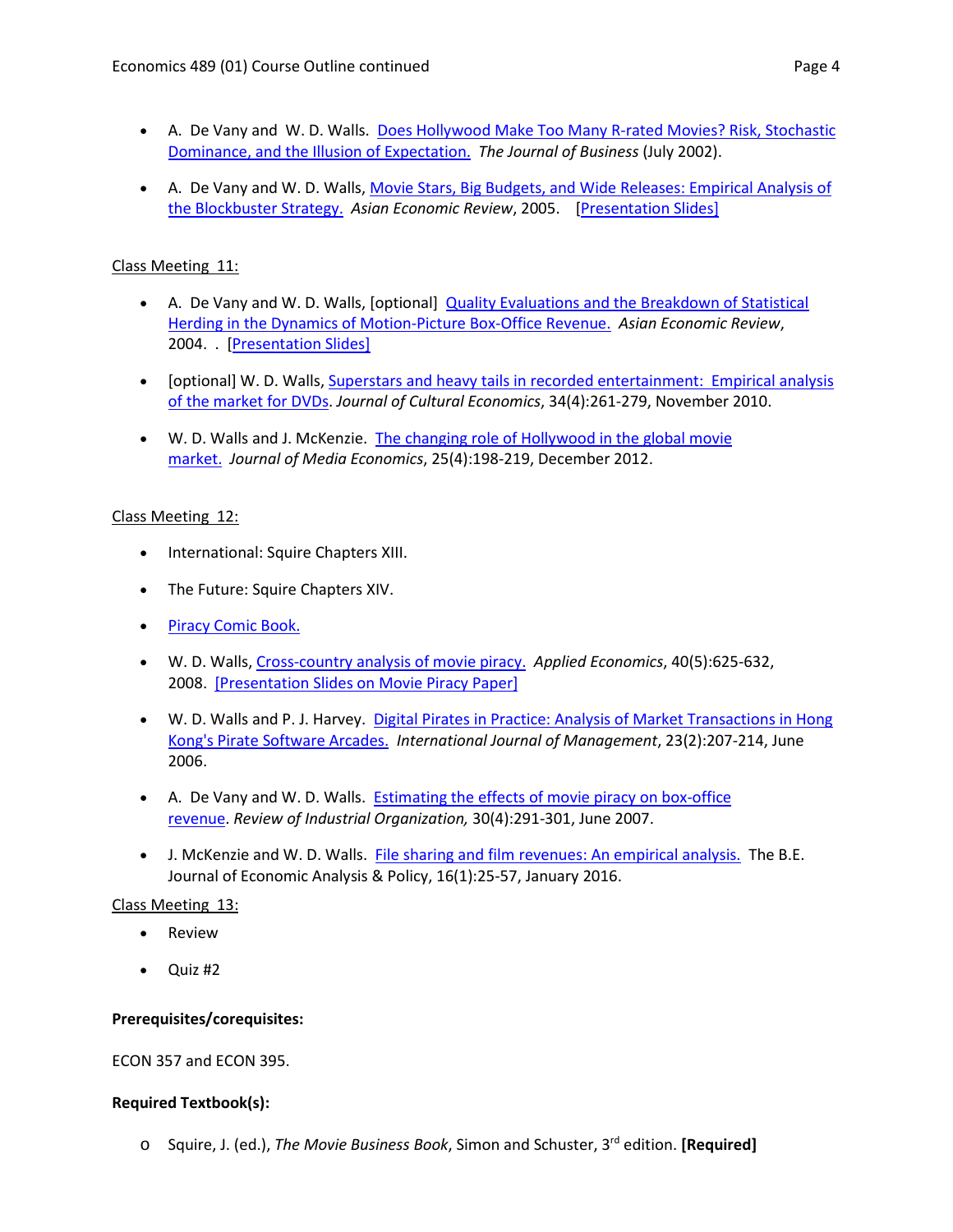#### **Optional Textbook(s):**

o Walls, W. D. *Hollywood Models.* Lambert Academic Publishing, 2009. [Optional]

#### **Book(s) on Reserve:**

- o Bach, S., *Final Cut: Dreams and Disasters in the Making of Heaven's Gate*, William Morrow, 1985.
- o Cones, J., *The Feature Film Distribution Deal*, Southern Ill. University Press, 1997.
- o Dale, M., *The Movie Game*, Cassell, 1997.
- o Goldman, William, *Adventures in the Screen Trade*, Warner Book, 1983.
- o Harter, Andrew, *How to Make an Action Movie for \$99*, Maynestream Publications, 2001.
- o Kindem, G. (ed.), *The American Movie Industry*, Southern Ill. University Press, 1982.
- o Litwak, M., *Reel Power*, Silman-James, 1986.
- o Litwak, M., *Dealmaking in the Film and Television Industry*, Silman-James, 1994.
- o Lukk, T., *Movie Marketing*, Silman-James, 1997.
- o Schatz, T., *The Genius of the System*, Pantheon, 1988.
- o Squire, J. (ed.), *The Movie Business Book*, Simon and Schuster, second Canadian edition. 1992
- o Vogel, H., *Entertainment Industry Economics*, Cambridge University Press, 1998, 4th edition.
- o McNeil, L. and J. Osborne, *The Other Hollywood,* Regan Books/Harper Collins, 2005.
- o Daniels, B., D. Leedy, and S. Sills, *Movie Money,* Silman-James, 1998.
- o Walls, W. D. *Hollywood Models*. Lambert Academic Publishing, 2009.

#### **Desire2Learn:**

This course will make use of the Desire2Learn (D2L) platform. Students who are registered in the course can log on a[t http://d2l.ucalgary.ca](http://d2l.ucalgary.ca/) through their student centre. Please note that D2L features a class e-mail list that may be used to distribute course-related information. These e-mails go to your University of Calgary e-mail addresses only.

#### **Grade Determination and Examination Details:**

The overall grade will be determined on the basis of your performance on two in-class midterm exams and one term paper/project as follows:

| In-class Quizzes (2 @ 30% each) | 60% |
|---------------------------------|-----|
| Term Paper                      | 40% |

There will be no final examination.

All work is to be marked on a numerical (percentage) basis. The course grade is calculated using the weights indicated above. As a guide to determining standing, these letter grade equivalences will apply:

| A+   | 99-100 | B  | 82-87 | $C-$ | 70-71    |
|------|--------|----|-------|------|----------|
| A    | 92-98  | B- | 80-81 | D+   | 68-69    |
| $A-$ | 90-91  | C+ | 78-79 | D    | 60-67    |
| $B+$ | 88-89  |    | 72-77 |      | $0 - 59$ |

Deviations from the conversion chart listed above will only be made if it *improves student grades.*

Non-programmable calculators **WILL** be allowed during the writing of tests.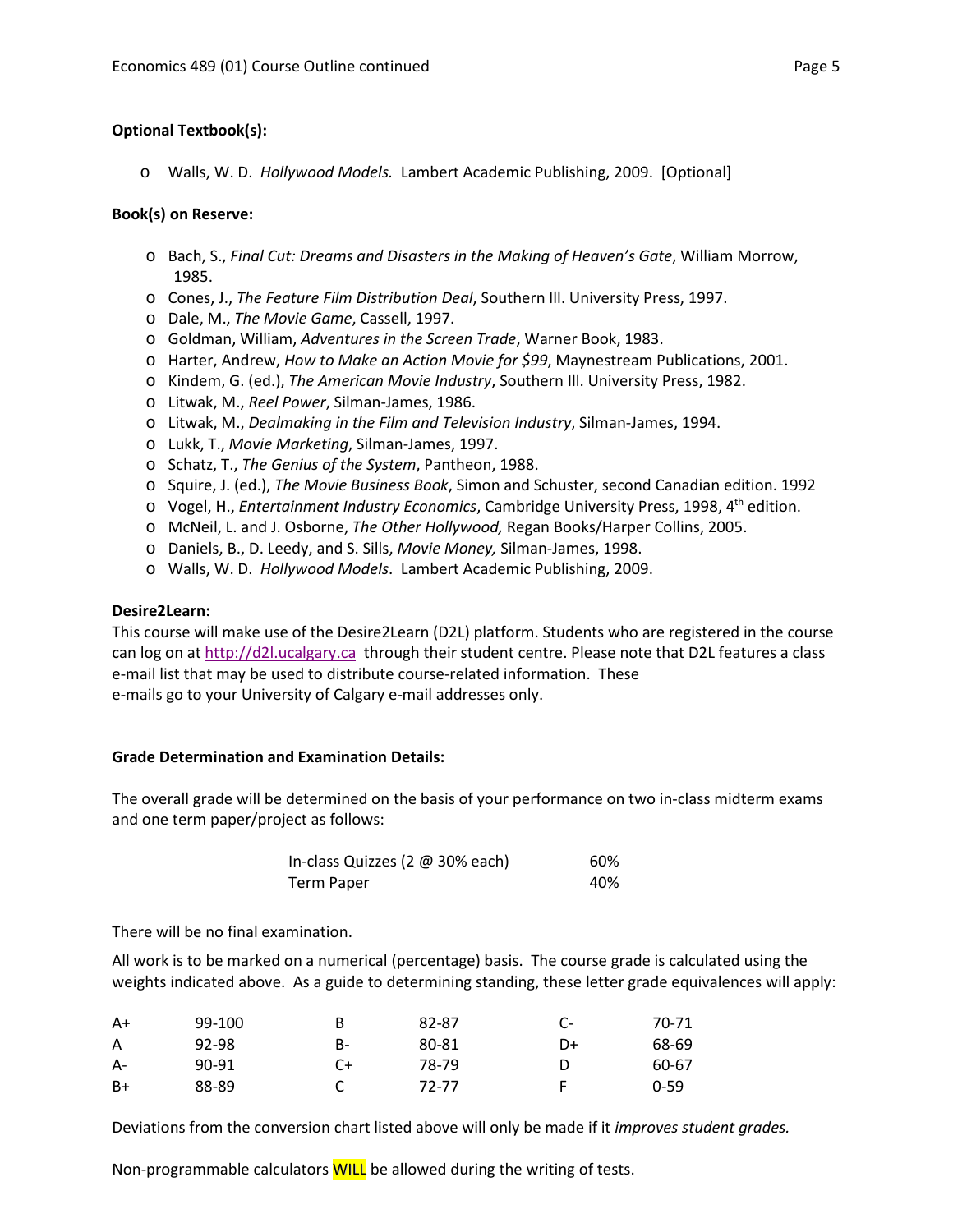Tests WILL NOT involve multiple choice questions.

A passing grade on any particular component of the course is not required for a student to pass the course as a whole.

As per the Writing Across the Curriculum Statement in the Calendar, writing and grading thereof will be a factor in the evaluation of student work.

Any student work which remains undistributed after the last day of classes will be available to students through the instructor's office during his office hours.

The exact dates for the in-class midterm examinations will be June 24 and August 14.

THERE WILL BE NO MAKEUP OR DEFERRED QUIZZES/TESTS/EXAMS under any circumstances, nor may the quizzes/tests/exams be written early. Students unable to write the quizzes/tests/exams because of documented illness, family emergency, religious observance, or university-sanctioned event will have the weight shifted to the final examination; otherwise a grade of zero will be assigned.

#### **Reappraisal of Grades and Intellectual Honesty:**

*For reappraisal of graded term work, see Calendar I.2* <http://www.ucalgary.ca/pubs/calendar/current/i-2.html>

*For reappraisal of final grade, see Calendar I.3* <http://www.ucalgary.ca/pubs/calendar/current/i-3.html>

*Statement of Intellectual Dishonesty, see Calendar K.4* <http://www.ucalgary.ca/pubs/calendar/current/k-4.html>

*Plagiarism and Other Academic Misconduct, , see Calendar K.5* <http://www.ucalgary.ca/pubs/calendar/current/k-5.html>

#### **Academic Accommodations:**

The student accommodation policy can be found at: [ucalgary.ca/access/accommodations/policy.](http://www.ucalgary.ca/access/accommodations/policy)

Students needing an accommodation because of a disability or medical condition should communicate this need to Student Accessibility Services in accordance with the Procedure for Accommodations for Students with Disabilities [ucalgary.ca/policies/files/policies/student-accommodation-policy.](http://www.ucalgary.ca/policies/files/policies/student-accommodation-policy.pdf)

Students needing an Accommodation based on a Protected Ground other than disability should communicate this need, preferably in writing, to the course instructor.

#### **Important Dates:**

Please check:<http://www.ucalgary.ca/pubs/calendar/current/academic-schedule.html>

#### **Student Organizations:**

Faculty of Arts Students' Association (F.A.S.A.): Economics Department Representative Office: SS 803, E-mail: [econrep@fasaucalgary.ca](mailto:econrep@fasaucalgary.ca) and Web[: www.fasaucalgary.ca.](http://www.fasaucalgary.ca/)